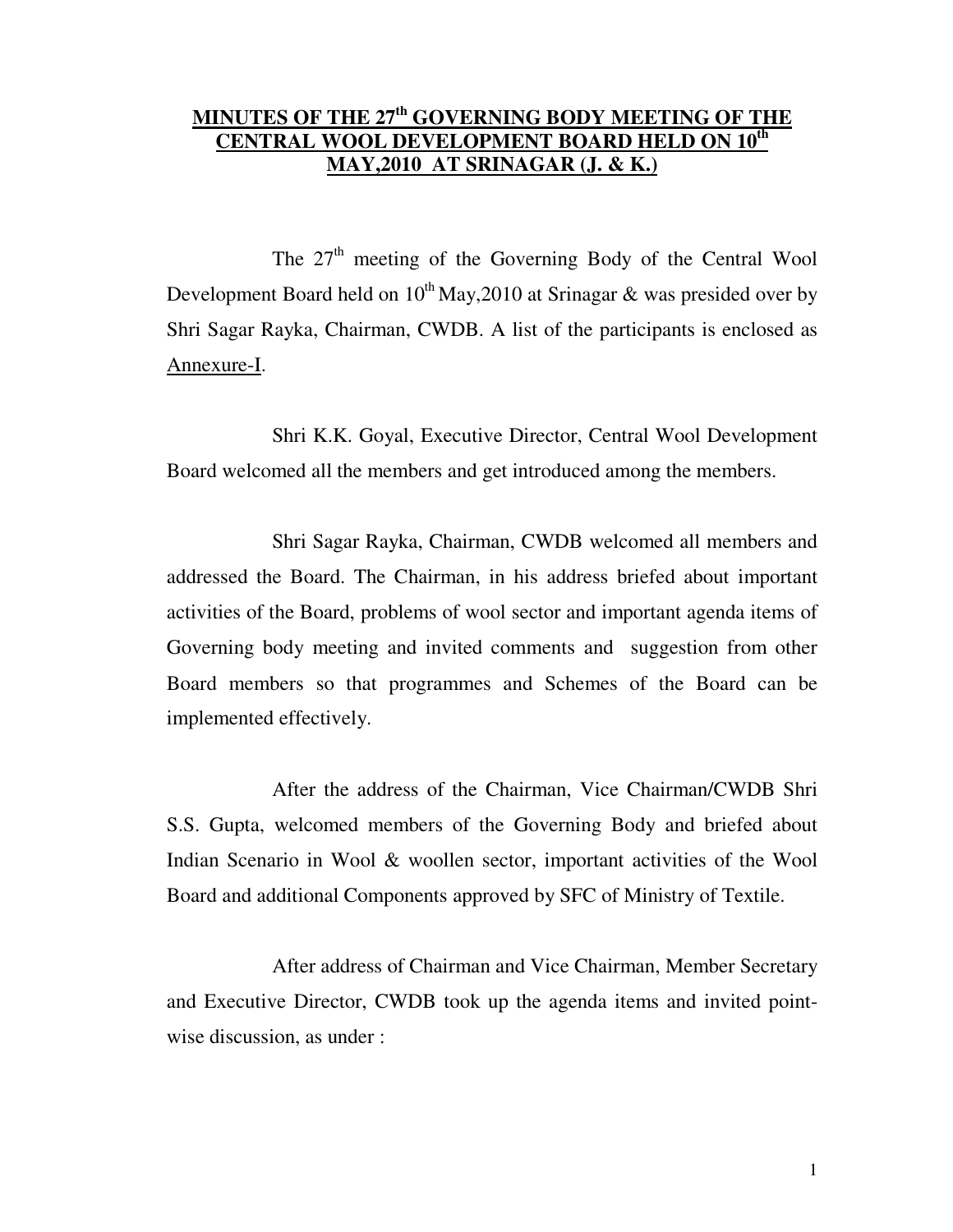# 1. CONFIRMATION OF THE MINUTES OF THE  $26<sup>th</sup>$  MEETING OF THE GOVERNING BODY OF THE C.W.D.B. HELD ON  $18<sup>th</sup>$ AUGUST, 2009 AT SHIMLA.

 Since no comments were received from any member, the minutes of the 26<sup>th</sup> meeting of the Governing Body were confirmed.

# 2. ACTION TAKEN REPORT ON THE DECISIONS OF THE  $26<sup>th</sup>$ MEETING OF THE GOVERNING BODY.

 ED, CWDB placed a statement showing action taken report on the decision of last Governing Body meeting and following decisions were taken:

ATR-1: Many Board members stated that Sheep Breeders are not getting the Sheep Insurance Claim timely though matter have been discussed with OIC on many occasion. After discussing it was decided to examine performance of Oriental Insurance Co. Ltd. and take up matter with higher officials of OIC and if required, possibility of changing/adding new insurance company for effective implementation of this scheme be explored so that poor sheep breeder get their claim timely.

ATR-2: Regarding suitable Government accommodation at New Delhi to open Board's office it was decided that a committee should be formed to examine the necessity of Board's office in Delhi as Board have minimum staff (Approx. 25) and it would be very difficult to spare some staff from these to be posted at Delhi and with Finance Ministry's Austerity measures in place it would be very difficult to get sanction for new posts.

ATR-3: Regarding forwarding proposal to MOT to get necessary approval from competent authority to enhance/ revise entitlement for allowances of non-official members for attending meetings of Governing Body/ Executive Committee, ED/ CWDB stated that matter have been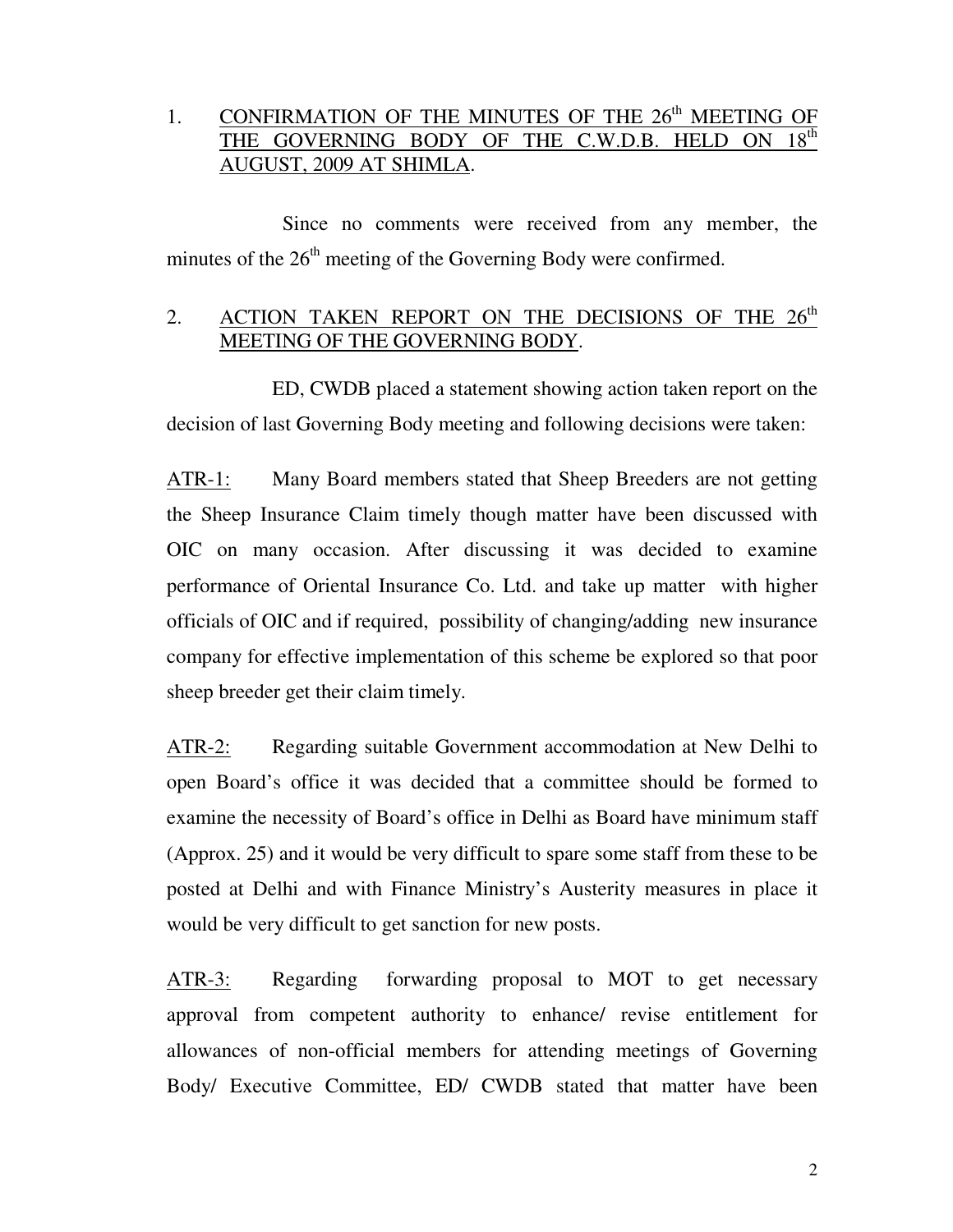forwarded to MOT but till date no reply have been received. The Vice Chairman stated that all cases where matter have been forwarded to MOT should be bring to his notice personally by ED/ CWDB for prompt disposal of the matter. Smt. Shanta Thampi, Dy. Secretary (IFW), MOT also stated that for such important matter ED/ CWDB can met her personally so that there is no delay in deciding such important matters.

ATR-4 : To forward the proposal to the MOT for getting necessary approval to implement the Modified Assured Career Progression Scheme (MACPS) for the employees of the CWDB, ED/ CWDB stated that matter have been forwarded to MOT but necessary approval have not been received. Ms. S. Rawla, Joint Secretary, Animal Husbandry Deptt, Ministry of Agriculture stated that all benefits under  $6<sup>th</sup>$  CPC should be given to all staffs of CWDB without any delay as these benefits have already been passed to all Central Govt. Employees.

ATR-6 : To examine the matter of Flight India, Nagpur, ED/ CWDB stated that matter was discussed with SSP/ CBI Jodhpur personally but SSP stated that the matter is under investigation and it is not possible for CBI to advice on continuation/ discontinuation of the next installment of the Grant. Governing Body members stated that Programme implementation is suffering at the cost of intended beneficiaries and decided that in the interest of beneficiaries under SWIS project of Flight India, Nagpur the Board may transfer this project to other suitable implementing agency having good track record. As such Board may invite fresh proposal not only for this area but also from other area also where performance of IA is not satisfactory or where area is not covered by any SWIS project as there are huge saving in this scheme in FY 2009-10.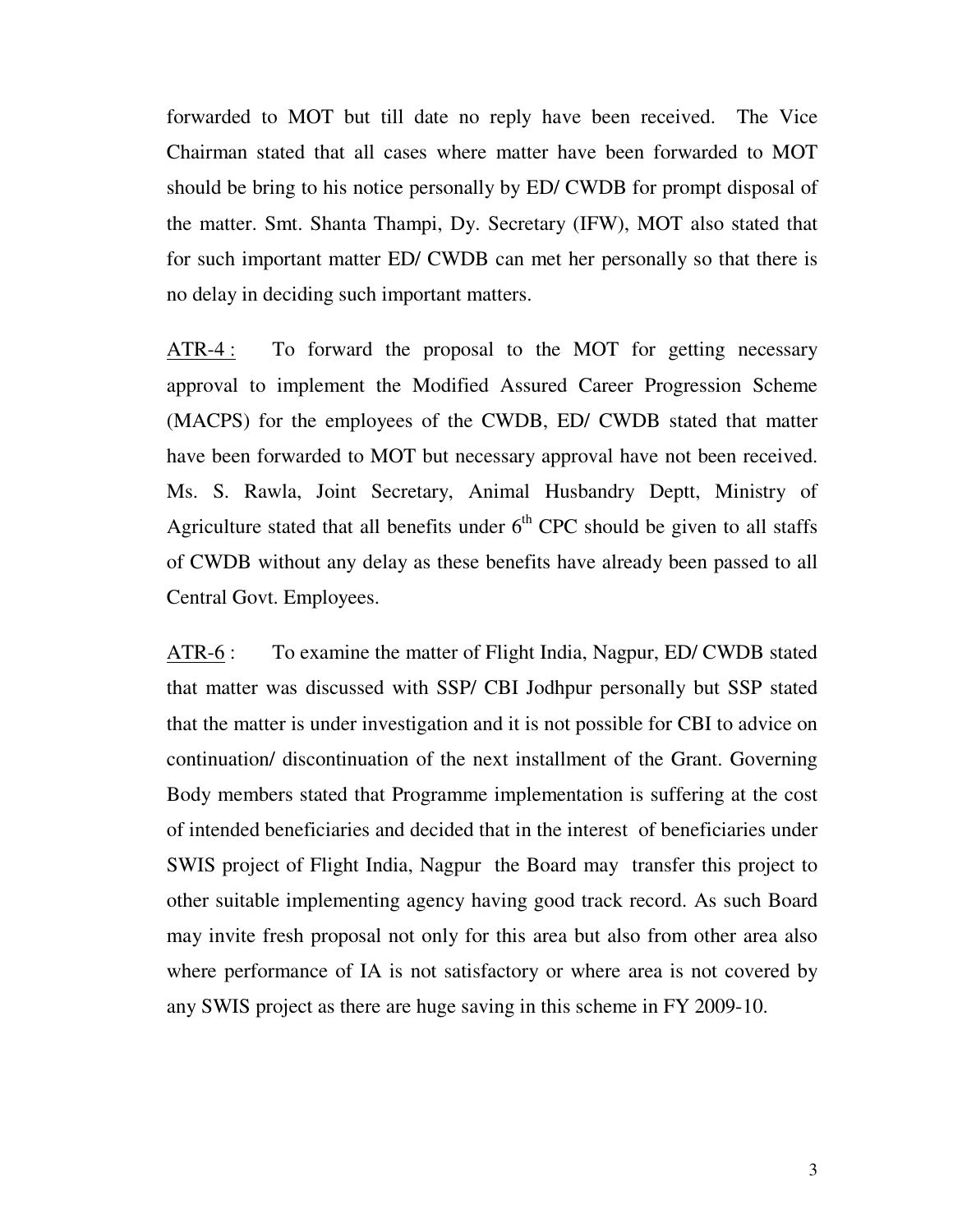ATR-8: The Governing Body directed to hire experienced/retired personnels as Consultant on short term contact basis for better implementation and regular monitoring of Board's schemes/projects and short-out manpower problem in Board. The Board also agreed to revive some posts which have been surrendered/lapsed so that against these posts officials can be hired on deputation basis and submit the proposal to MOT.

## 3. DISCUSSION AND APPROVAL OF PHYSICAL AND FINANCIAL ACHIEVEMENTS UNDER ANNUAL PLAN 2009-10 AND APPROVAL OF ANNUAL REPORT AND AUDITED ACCOUNTS OF THE BOARD FOR THE YEAR 2009-10.

 ED, CWDB explained about physical and financial targets and achievements made by the Board under Annual Plan 2009-10 along with Annual Report and Audited Accounts of the CWDB and elaborated about reasons for low utilization/shortfalls. All members expressed serious concern over poor utilization of funds and stated that fresh proposals be invited from suitable Implementing Agency having good track record in area where IA's are not working satisfactorily or areas which are still uncovered and in no case funds should remain unutilized or surrendered.

 It was also suggested to link physical targets with annual wool production per sheep. The Board directed ED / CWDB to make strategy to expedite timely utilization of Plan fund, in future.

 Shri S.S. Gupta, Joint Secretary, MOT & VC, CWDB directed ED to take up follow up action on ongoing R&D projects and this should be discussed in the meetings of Executive Committee of Board as a separate agenda item so that actual benefit of the R&D project at the field level can be assessed.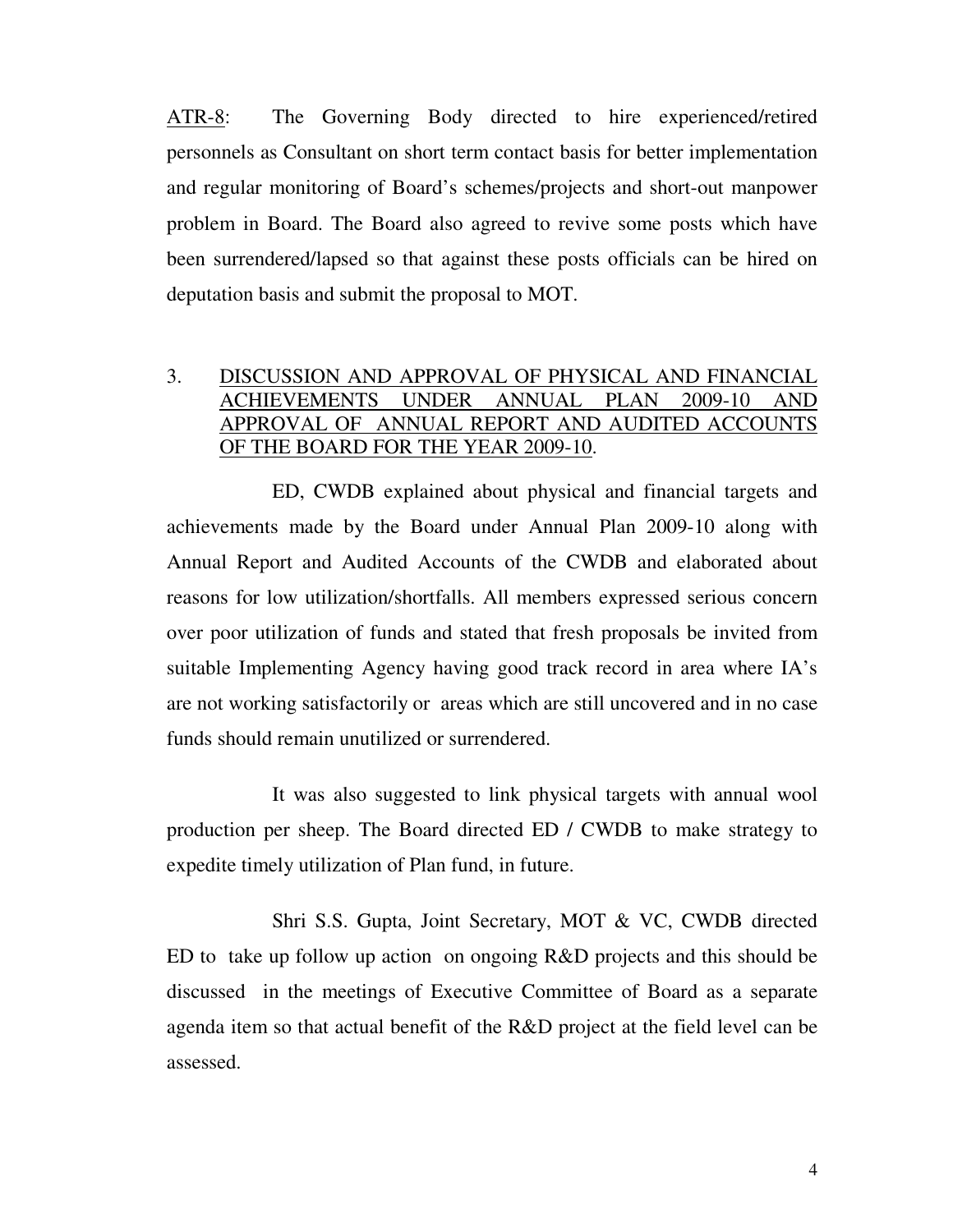After detailed discussion, the Governing Body approved the Annual Report and Audited Accounts for the year 2009-10.

### 4. DISCUSSION AND APPROVAL OF ANNUAL PLAN 2010-11 OF THE BOARD.

 The ED, CWDB informed that the Board has submitted a proposal of Rs. 15.00 Crs. under Plan allocation to the MOT as per  $11<sup>th</sup>$  Plan document of the CWDB to implement its three different schemes and explained scheme-wise physical and financial targets for 2010-11. He also assured that every effort will be made to fully utilize the funds in current FY.

 After detailed discussion, the Board approved the Annual Plan 2010-11.

#### 5. MODIFICATION UNDER 'SHEEP & WOOL IMPROVEMENT SCHEME' AS APPROVED BY S.F.C. OF THE MOT.

 Ms. S. Rawla, Jt. Secretary (AHD), Ministry of Agriculture mentioned that there is need to increase budget allocation as five new components have been added under modified SWIS. She also suggested to form an Empowered Committee to make small changes in the schemes, if necessary, in place of taking approval of SFC/ EFC for such small changes as this is being followed in Ministry of Agriculture. Vice Chairman suggested that such small modifications can be decided by Executive Committee. He also suggested to invite State specific project proposals as per requirement of particular area as supplementary programme avoiding duplicity. He also mentioned that we are deficient in wool production and importing wool and our emphasis should be in increasing production of quality wool.

 The Board noted modification under SWIS as approved by SFC of the MOT for remaining period of  $11<sup>th</sup>$  Plan.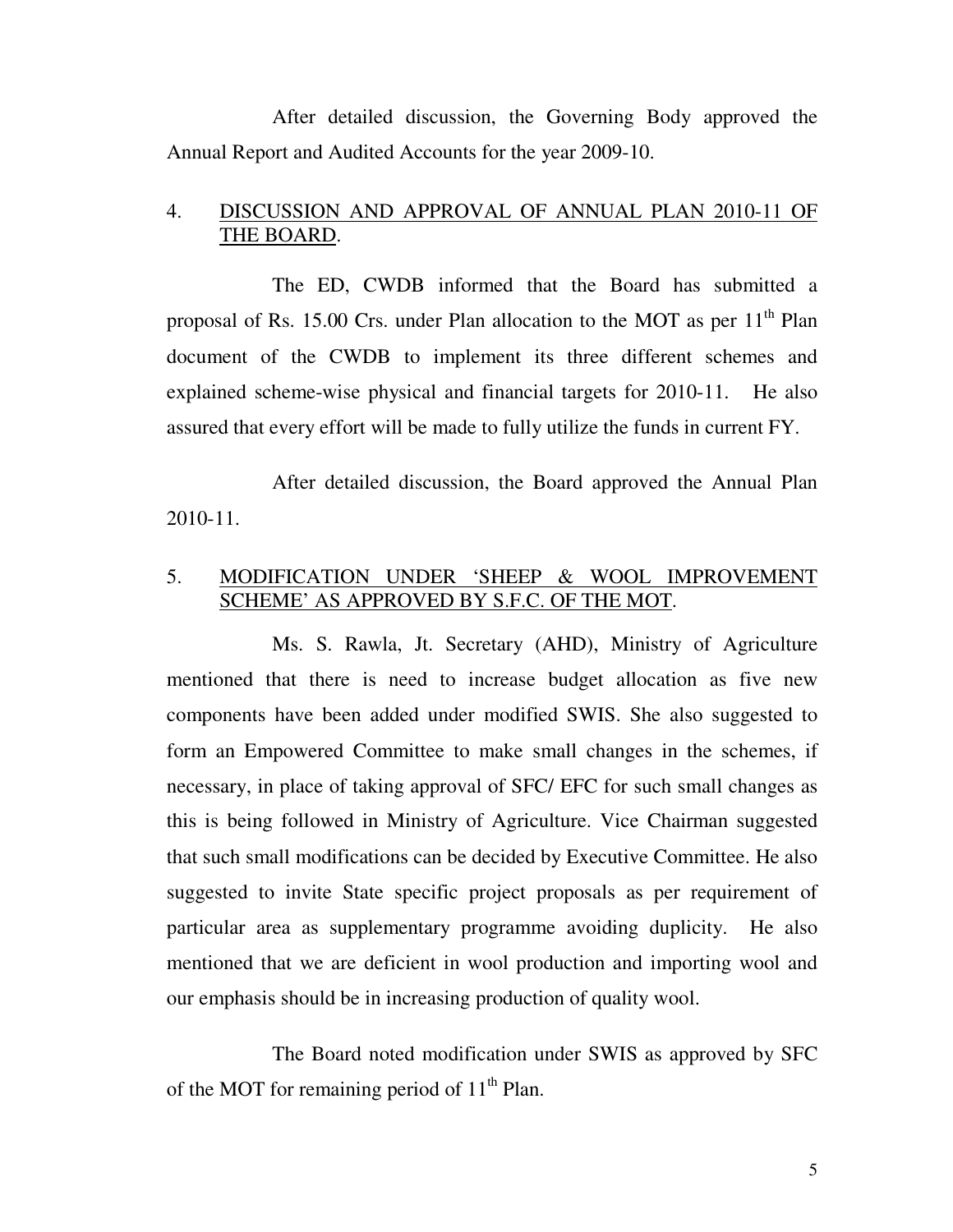6. TO NOTE THE DECISIONS OF  $31^{ST}$  AND  $32^{ND}$  MEETINGS OF THE EXECUTIVE COMMITTEE OF THE C.W.D.B. HELD ON  $27^{\text{TH}}$ OCTOBER, 2009 AND 3RD MARCH, 2010 AT NEW DELHI, RESPECTIVELY.

 Shri V.P. Verma, non-official member from H.P. State objected the decisions of agenda point no. 6 to 9 of  $32<sup>nd</sup>$  Executive Committee meeting and stated that these points were not discussed in  $32<sup>nd</sup>$  Executive Committee meeting. The ED, CWDB informed that the matter had already been brought to the notice of the then Chairman of the Executive Committee.

 The VC, CWDB and Chairman, EC directed to place these agenda items again in the next EC meeting which will be held shortly.

 After detailed discussion, the Governing Body approved the decisions of  $31<sup>st</sup>$  and  $32<sup>nd</sup>$  meetings of the Executive Committee.

### 7. DISCUSSION ON REPORT OF ACCOUNTANT GENERAL (AUDIT) OF THE C.W.D.B. FOR THE YEAR 2006-07 AND 2007-08 AND ITS COMPLIANCE.

 ED, CWDB placed the report of the Accountant General (Audit) of the CWDB along with para-wise compliance report and requested the Board to approve the same.

 After detail discussion, the Governing Body taken following decisions:

Most of the Audit Paras are related to non-submission of utilization certificate by state Govts and directed ED to talk personally to different state agencies and collect required information and submit the same to Audit so that these Audit Paras can be closed.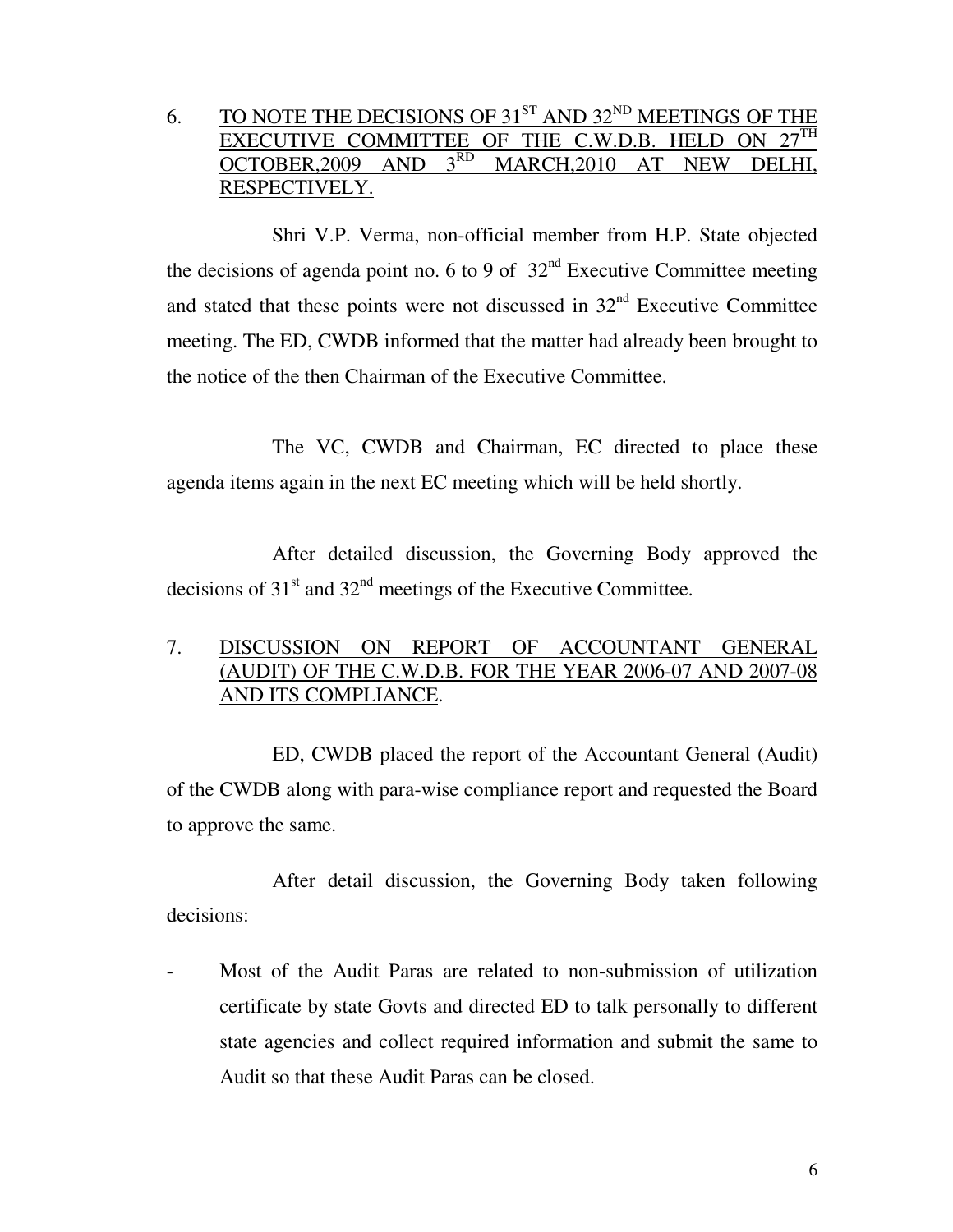- It was also agreed to wave some interest amount and recommended to take up the matter with AG (Audit) personally to settle/ close some genuine cases where interest was clearly not calculated by the implementing agencies under Board's grant.
- Regarding purchase of mobile instruments/gadgets of Rs. 1.05 lakh and excess mobile bill expenses of Rs. 68,930, the Board approved these expenses as a special case and directed ED/CWDB to follow established guidelines/procedure on the subject so that in future Audit Reference on such petty matter can be avoided.

 The Governing Body noted the report of Accountant General (Audits), Rajasthan for the year 2006-07 and 2007-08 along with its compliance report made by the Board.

#### OTHER DISCUSSION:

i. Dr. B.A. War, Managing Director, J. & K. State Sheep & Sheep Products Development Board requested to provide assistance for value addition to wool by establishing scouring and processing facilities and sheep shearing machines and ED/ CWDB stated that for that Project proposal should be sent to CWDB and it would be decided favorably. The MD, J. & K. Sheep Board also requested that the amount prescribed (Rs. 3000) for purchase of ram in SWIS scheme is not sufficient and it is not possible to purchase good quality ram and to enhance this amount from Rs. 3000 to Rs. 6000.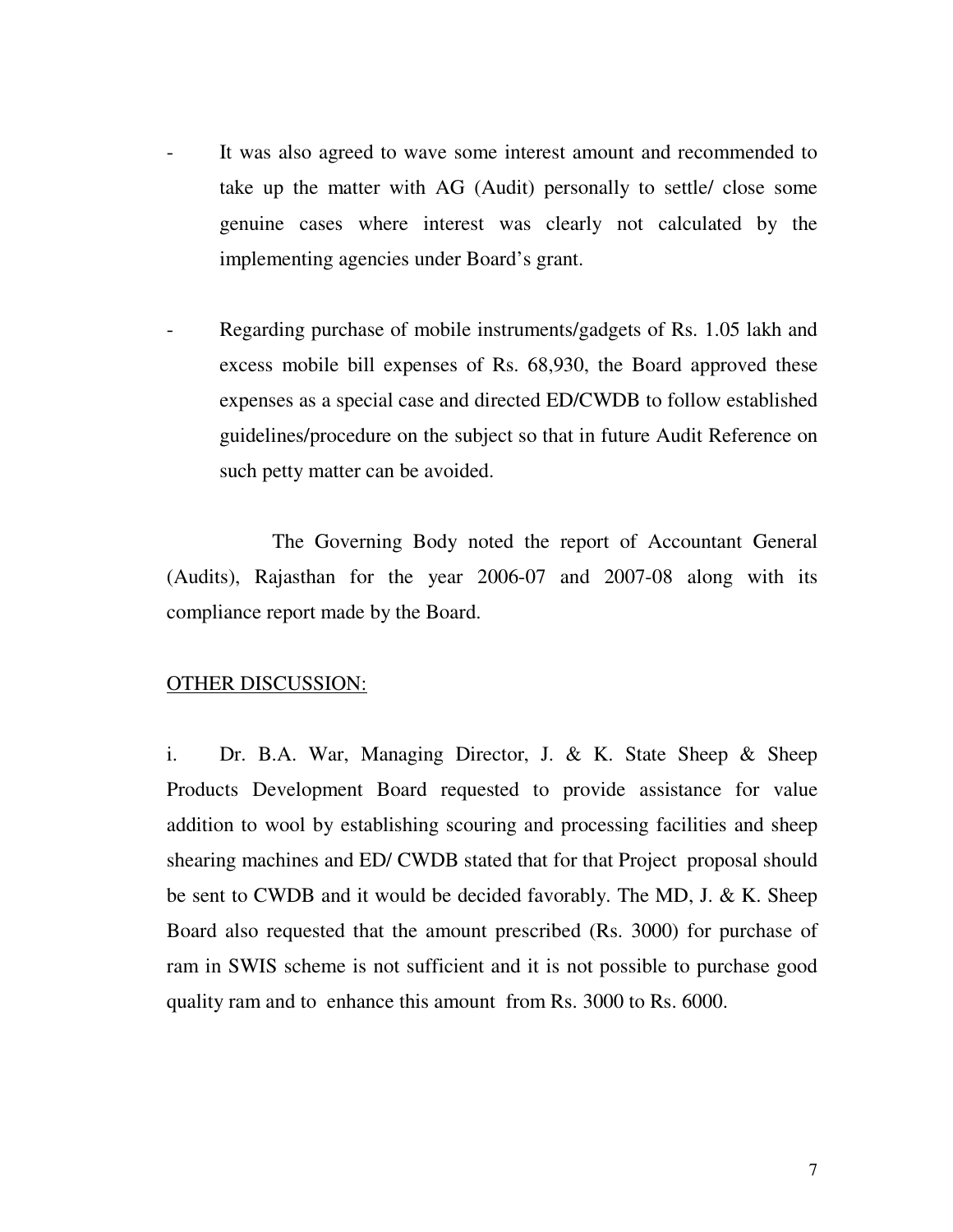The Vice chairman/ CWDB stated that the issue would be examined in the next EC meeting.

ii. The Chairman stated that there is lack of good quality Rams and it is necessary to verify that good quality Rams are physically distributed under Sheep & Wool Improvement Scheme and this aspect should be inspected during inspection conducted by Board official's field visits.

iii. Dr. K. Shivkumar, Managing Director, Karnataka Sheep & Wool Corp. Ltd. requested to grant approval for re-tendering under R&D project for Deccani wool. The Board granted permission and directed to finalize it early being important R&D project.

iv. Ms. S. Rawla, Jt. Secretary (AHD), Ministry of Agriculture stated that the CWDB may carefully finalize terms of references for selecting Evaluation Agency for Board's projects. She further mentioned that Evaluating Agency should also give their report on future strategy for development of wool and woollen in coming 15/20 years.

v. Shri M.K. Bardhan, Director, WRA stressed need for grading of wool for better prices of wool.

The meeting ended with a vote of thanks to the Chair.

\*\*\*\*\*\*\*\*\*